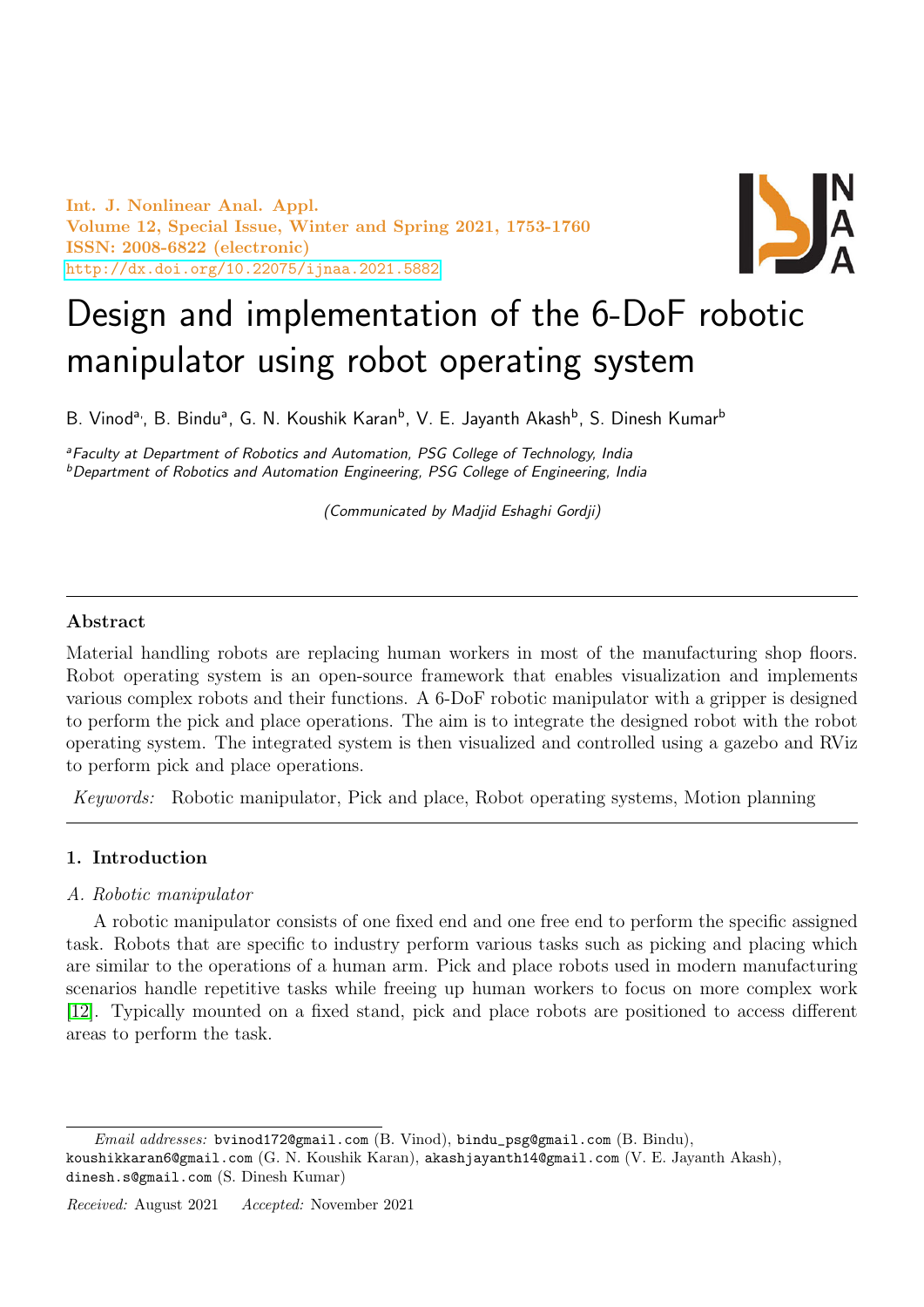#### B. Robot operating system

The Robot Operating System which is commonly called ROS is an open-source framework that provides easy integration of components into the robot. ROS is a meta operating system that usually works upon some other operating system that generally is Ubuntu Linux. ROS provides services like an operating system that include low-level device control, hardware abstraction, implementation of commonly-used functionality, package management, and message-passing between processes. ROS is written in  $C_{++}$ , Python, and Lisp. ROS is designed as a loosely coupled system in which a process is called a node. ROS provides a variety of tools to visualize and record data, create scripts automating complex configuration and setup processes, and easily navigate the ROS package structures [\[10\]](#page-7-1). The addition of these tools greatly increases the capabilities of systems using ROS by simplifying and providing solutions to several common robotics development problems. Important concepts of ROS are nodes, topics, master, service, messages, parameter server.

Gazebo is an open-source 3D robotics simulator. With a gazebo, it is possible to create a 3D scenario with robots, obstacles, and many other objects. By using a gazebo, it is possible to test the robot in difficult or dangerous scenarios without any harm to the robot. The gazebo provides realistic rendering of environments such as high-quality lighting, shadows, and textures. Gazebo is the actual real-world simulator that will allow the developer to set up an environment and simulate the robot. In gazebo, it is possible to create a world with the help of building a model editor inbuilt in the gazebo and use it in the project.

RViz is a 3D visualization software tool in Robot operating system for robot applications. With the help of the RViz tool developer can visualize what the robot is doing and seeing. This is the view of how the robot sees the environment. With the help of RViz developers can debug or reconstruct or reframe the method for the desired result. RViz allows the user to view the simulated robot model, sensor information from the sensors of the robot [\[6\]](#page-7-2). If an actual robot is communicating with a workstation that is running RViz, it will display the robot's current configuration on the virtual model. ROS topics will be displayed as live representations based on the sensor data published by any cameras, IR sensors, and laser scanners that are part of the robot's system. This can be useful to develop and debug.

MoveIt! is the state-of-the-art software for the manipulation of robots. The basic function of the MoveIt! system is to provide the trajectories for the robotic manipulator and to put the end effector in a particular place. It incorporates the latest technologies in manipulation, motion planning, kinematics, control, 3D perception, and navigation. It provides a platform for the development of advanced robotics applications, evaluating new robot designs, and building integrated robotics products. MoveIt! is open-source software for manipulation and has been used on over 65 different robots which are widely used. MoveIt! allows its users to import their robots and configure the kinematics of the robots [\[3\]](#page-7-3).

#### 2. Methodology

The design and implementation of 6-DoF robotic manipulator using ROS have various steps as represented in figure [1.](#page-2-0)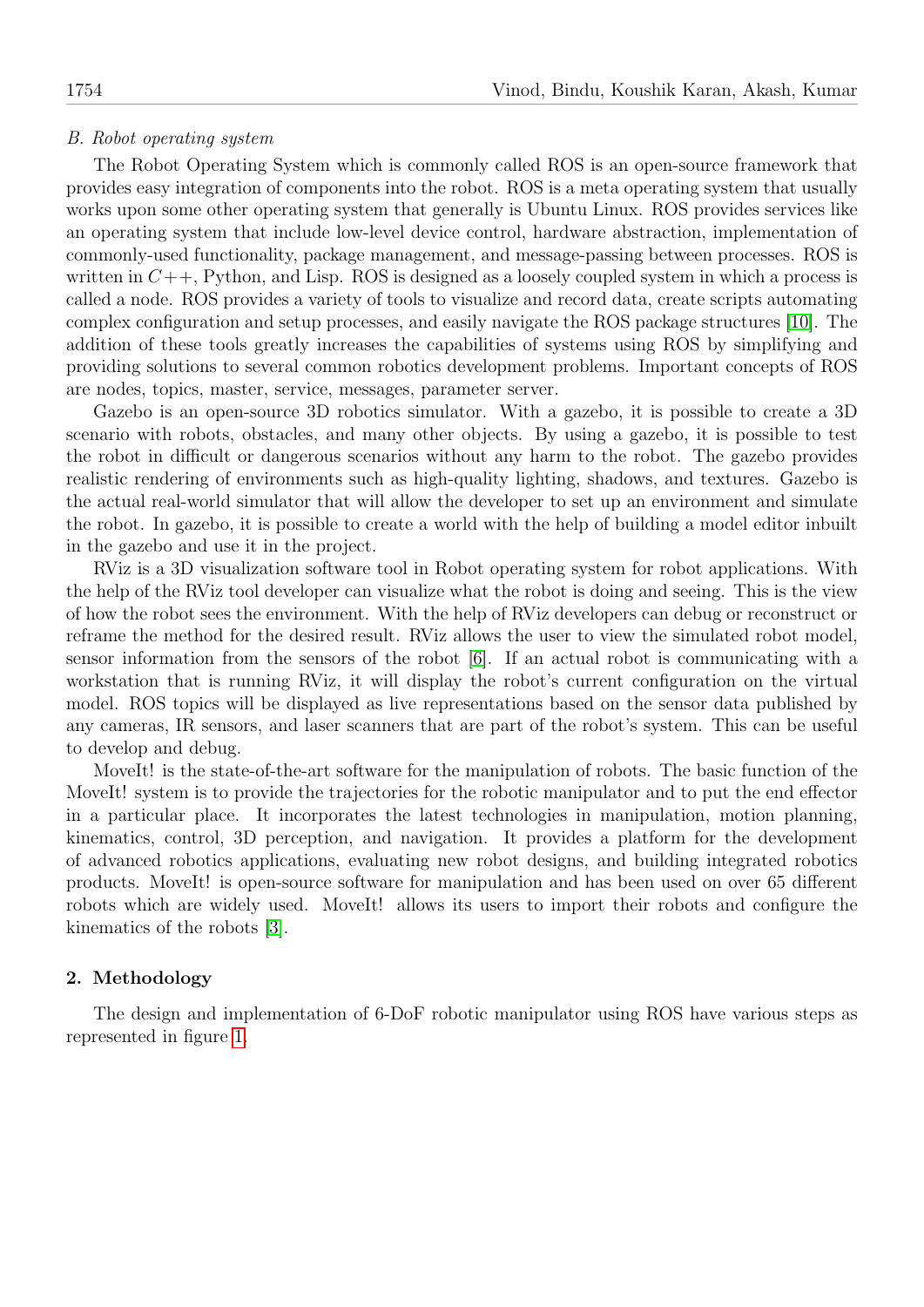

<span id="page-2-0"></span>Figure 1: Process flowchart

The first step involves the CAD design of the robotic manipulator with a gripper in SolidWorks software. The CAD model is converted then into a URDF model. The URDF file is then configured using MoveIt! to implement motion planning and other complex functions. Once the package for MoveIt! is created the robot model is further launched using gazebo and RViz. Motion planning is then implemented and then point-to-point motion using the pose data is executed using move group. In gazebo, objects are created and gazebo plugins are added to pick the objects. Further, a python file is executed which picks the objects from the desired pose to the destination.

### A. CAD design of the robotic arm

The used model is designed using SolidWorks. Each link of the robot has been designed individually and assembled. The collision model is also generated in SolidWorks. The collision model is a lightweight model of the robot without textures. This is to reduce the computational requirement for simulating and controlling the robot [\[1\]](#page-7-4).

### B. Converting the CAD design to URDF

The model which has been designed in SolidWorks needs to be converted to the format of URDF. This is done using an add-in called SW2URDF. After installing the add-in, export as URDF will be available in the File menu of SolidWorks. There are three stages involved in the conversion [\[5\]](#page-7-5). The first stage is to link the parts of the model and to select the reference geometry and the joint type. A tree structure of the model will be generated. The second stage of the export process is to define the joint properties like the coordinate reference for the joints can be configured and the joint limits can be defined in this stage. The third stage is the link properties stage where the inertial matrix is to be checked for availability. If not, the process needs to be repeated. The colour of the links can also be changed at this stage. The conversion process is completed and the model will be exported as a URDF file.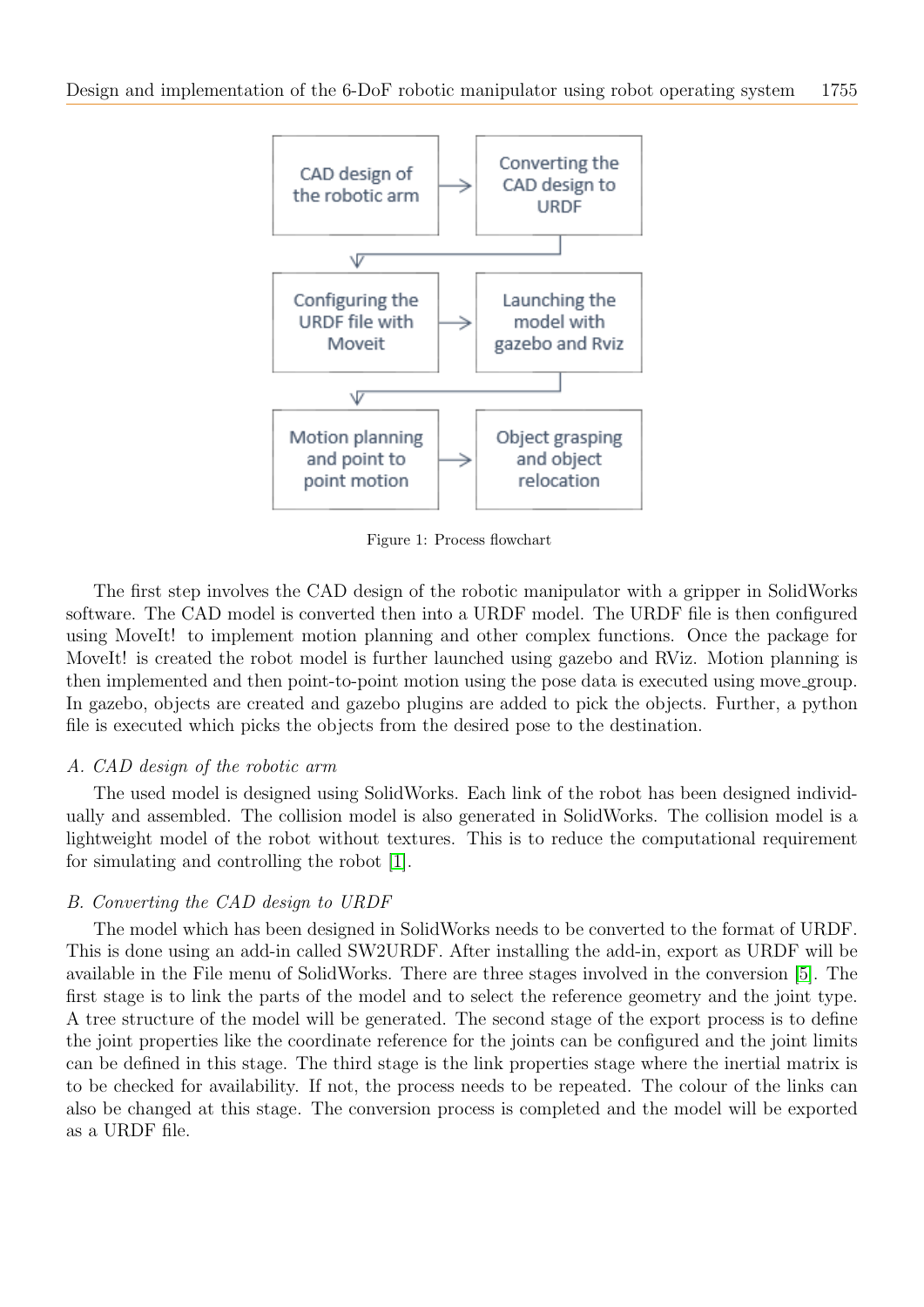## C. Configuring the URDF file with MoveIt!

A workspace is created and a folder named src is made. The converted URDF file is put into the src folder and the package is built. The MoveIt! setup assistant as shown in figure [2](#page-3-0) is launched and the URDF file is loaded into it. The preview of the model will appear on the screen.

|                       | Movelli Selva Assidant                                                                                                                                                                              |                  |  |  |  |  |
|-----------------------|-----------------------------------------------------------------------------------------------------------------------------------------------------------------------------------------------------|------------------|--|--|--|--|
| Start                 | <b>Movelt! Setup Assistant</b>                                                                                                                                                                      |                  |  |  |  |  |
| Self-Collisions       | These tools will assist you in creating a Semantic Robot Description Format (SROF) file, various<br>yami configuration and many roslaunch files for utilizing all aspects of Movelti functionality. |                  |  |  |  |  |
| Virtual Joints        | Create new or edit existing?                                                                                                                                                                        |                  |  |  |  |  |
| Planning Groups       | Crystle Mear Mount<br>Edit Existing Movell<br>Configuration Package<br>Configuration Package                                                                                                        |                  |  |  |  |  |
| <b>Robert Power</b>   | Load a URDF or COLLADA Robot Model<br>Specify The location of an existing Universal Robot Description Format or COU-ADA file for                                                                    |                  |  |  |  |  |
| <b>End Effectors</b>  | your robot<br>home/koubulouardian wo/urclam description/untiliam untilianti<br><b>Browse</b>                                                                                                        |                  |  |  |  |  |
| <b>Passive Joints</b> | optional sacro arguments:                                                                                                                                                                           |                  |  |  |  |  |
| <b>RCG Control</b>    |                                                                                                                                                                                                     |                  |  |  |  |  |
| <b>Simulation</b>     |                                                                                                                                                                                                     |                  |  |  |  |  |
| 30 Perception         |                                                                                                                                                                                                     |                  |  |  |  |  |
| Author Information    |                                                                                                                                                                                                     |                  |  |  |  |  |
| Configuration Files   | Success! Use the left navigation pane to continue.                                                                                                                                                  |                  |  |  |  |  |
|                       | 100%<br>Load Files                                                                                                                                                                                  | Visual collision |  |  |  |  |

<span id="page-3-0"></span>Figure 2: MoveIt! setup assistant

In the MoveIt! setup, collision matrix is generated with low sampling density. In the planning groups section, a group name is defined and the kinematic solver used is 'kdl kinematics plugin/KDL KinematicsPlugin' and then the joints are added. The defined joints are revolute as specified in the SolidWorks export process. The links and joints are defined for the robotic manipulator, a planning group has been defined for the arm and then another planning group is to be defined for the gripper, similarly, the links and joints are defined in this group. In the robot poses section, a predefined set of values for each joint can be set. These values are used during the motion planning. The robot poses can be distinguishably set for the arm and the gripper. Link 6 which is the end-effector is set as the parent link for the gripper. The passive joints section is left empty. Under the ROS control section, the controller type is set as 'position contollers/JointTrajectoryController' and similarly, a controller is set for the gripper.

|                       | <b>Movelli Griup Assistant</b>                                                                                                                                                                                                                                         |  |  |  |  |  |  |
|-----------------------|------------------------------------------------------------------------------------------------------------------------------------------------------------------------------------------------------------------------------------------------------------------------|--|--|--|--|--|--|
| Start                 | <b>Generate Configuration Files</b>                                                                                                                                                                                                                                    |  |  |  |  |  |  |
| Self-Collisions       | Create or update the configuration files package needed to run your robot with Moveit. Uncheck<br>files to disable them from being generated - this is useful if you have made custom changes to<br>them. Files in orange have been automatically detected as changed. |  |  |  |  |  |  |
| Virtual Joints        | <b>Configuration Package Save Path</b>                                                                                                                                                                                                                                 |  |  |  |  |  |  |
| Planning Groups       | Specify the desired directory for the Movelt! configuration package to be generated.<br>Overwriting an existing configuration package directory is acceptable. Example: Aufrabat/ros/<br>panda moveit config                                                           |  |  |  |  |  |  |
| <b>Robert Power</b>   | home/koube/guardian_ws/src/armi_moveit<br>Browse                                                                                                                                                                                                                       |  |  |  |  |  |  |
| End Effectors         | Files to be generated: (checked)<br>To package and<br>Defines a ROS package                                                                                                                                                                                            |  |  |  |  |  |  |
| <b>Passive Joints</b> | v CMakeLists.txt<br>+ canfigi<br>of config/manipulator.snff                                                                                                                                                                                                            |  |  |  |  |  |  |
| <b>RCG Control</b>    | insy primes) planning yand<br>if config/champ planning uami<br>v" config/kinematics.yaml                                                                                                                                                                               |  |  |  |  |  |  |
| Simulation            | a' configurated limits.yamd<br>if configitake controllers.yaml.                                                                                                                                                                                                        |  |  |  |  |  |  |
| 30 Perception         | Imax realigition sortigitation is<br>confid/sensors 3d yand<br>launch/                                                                                                                                                                                                 |  |  |  |  |  |  |
| Author Information    | if launch/move group.launch<br>2. Immediatements, context beauty                                                                                                                                                                                                       |  |  |  |  |  |  |
| Configuration Files   | Generate Package<br>100%                                                                                                                                                                                                                                               |  |  |  |  |  |  |
|                       | Configuration package generated successfully!<br>Exit Setup Assistant<br>v visual collision                                                                                                                                                                            |  |  |  |  |  |  |

<span id="page-3-1"></span>Figure 3: MoveIt! package generation

The definition of the planning groups and the ROS controllers is completed. In the simulation section, the necessary URDF file is generated and that data is transferred to the main URDF file.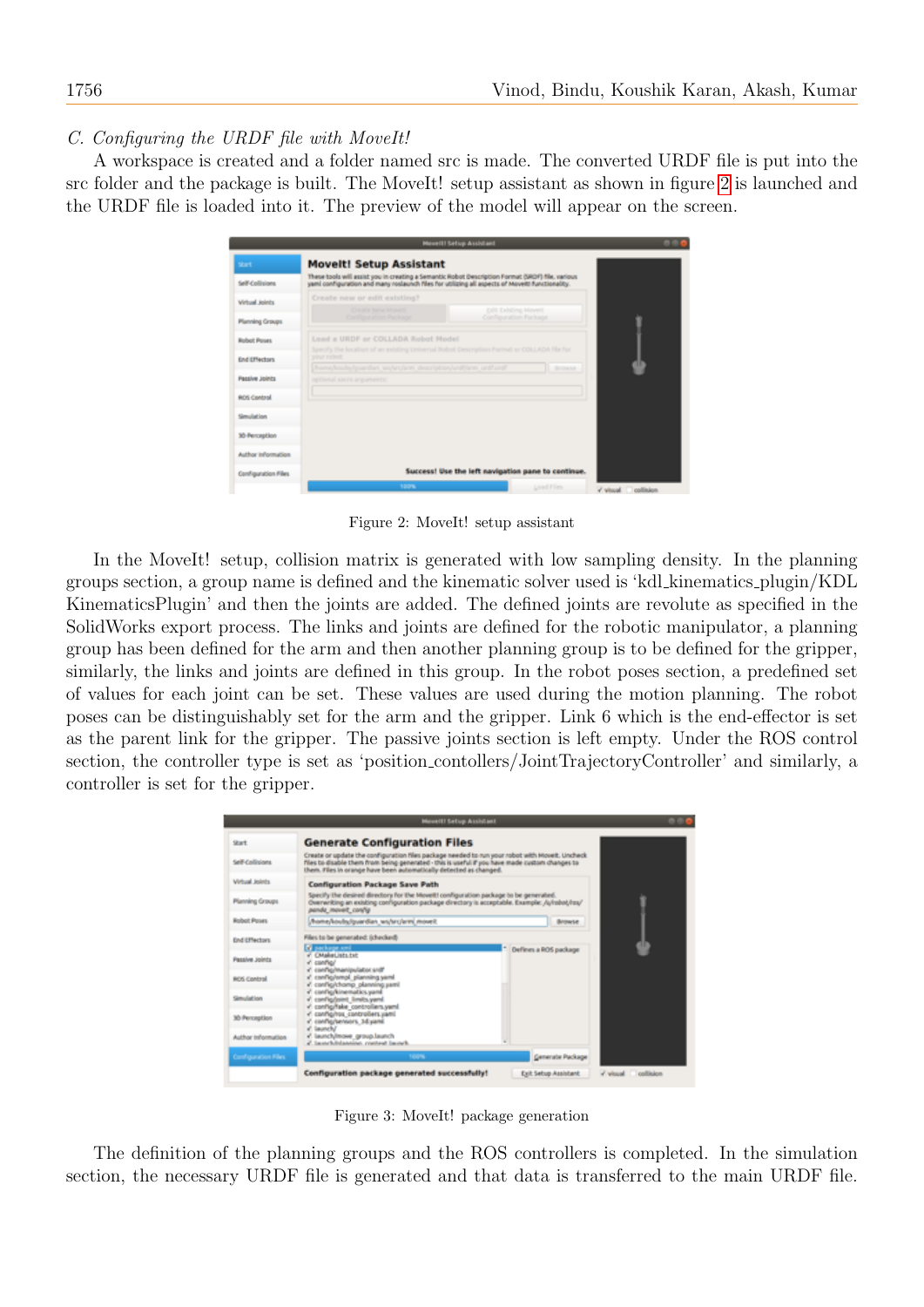The final step under MoveIt! is the generation of the package. The required file name is provided to the configuration package save path which generates the package necessary for motion planning as shown in figure [3.](#page-3-1)

# D. Launching the model with gazebo and RViz

The package generated by the MoveIt! setup contains two folders the config and the launch. The launch files contain the necessary files to open RViz and Gazebo [\[9\]](#page-7-6). To launch the required files we need to add the joint state controller in the ros controller. launch file. The motion planning is performed by launching the gazebo, RViz, and the move group planner. The gazebo launch file is to spawn the model developed into a simulation world as shown in figure 4 and the first visual output of the robot is seen [\[7\]](#page-7-7). This is as per the designed CAD model.



Figure 4: Robot launched in gazebo

The colour combination of the model can be defined in SolidWorks or can be customized in the URDF file. Further objects can be added and surroundings can be changed if required. To operate with RViz move group planner file is launched. The RViz launch file is launched, the fixed frame in RViz is changed to base link and the robot model is added. The added object in gazebo can also be added here.

### E. Motion planning and point to point motion

The move group planner launch file is responsible for the motion planning. In RViz, motion planning is added and loaded. Now, as provided in the MoveIt! setup the planning group contains two sections the arm and the gripper which will enable motions to be planned for the arm and the gripper. The pre-defined planning is done with the robot poses defined in the MoveIt! setup. Once, the initial state and the final state have been defined, the path can be planned. Similarly, manual planning is possible through the joints tab. The planned path is visualized in RViz. The planning is monitored and the feedback is obtained in the move group planner terminal. Then the execute command is implemented in RViz as shown in figure 5 and the planned path is executed in gazebo.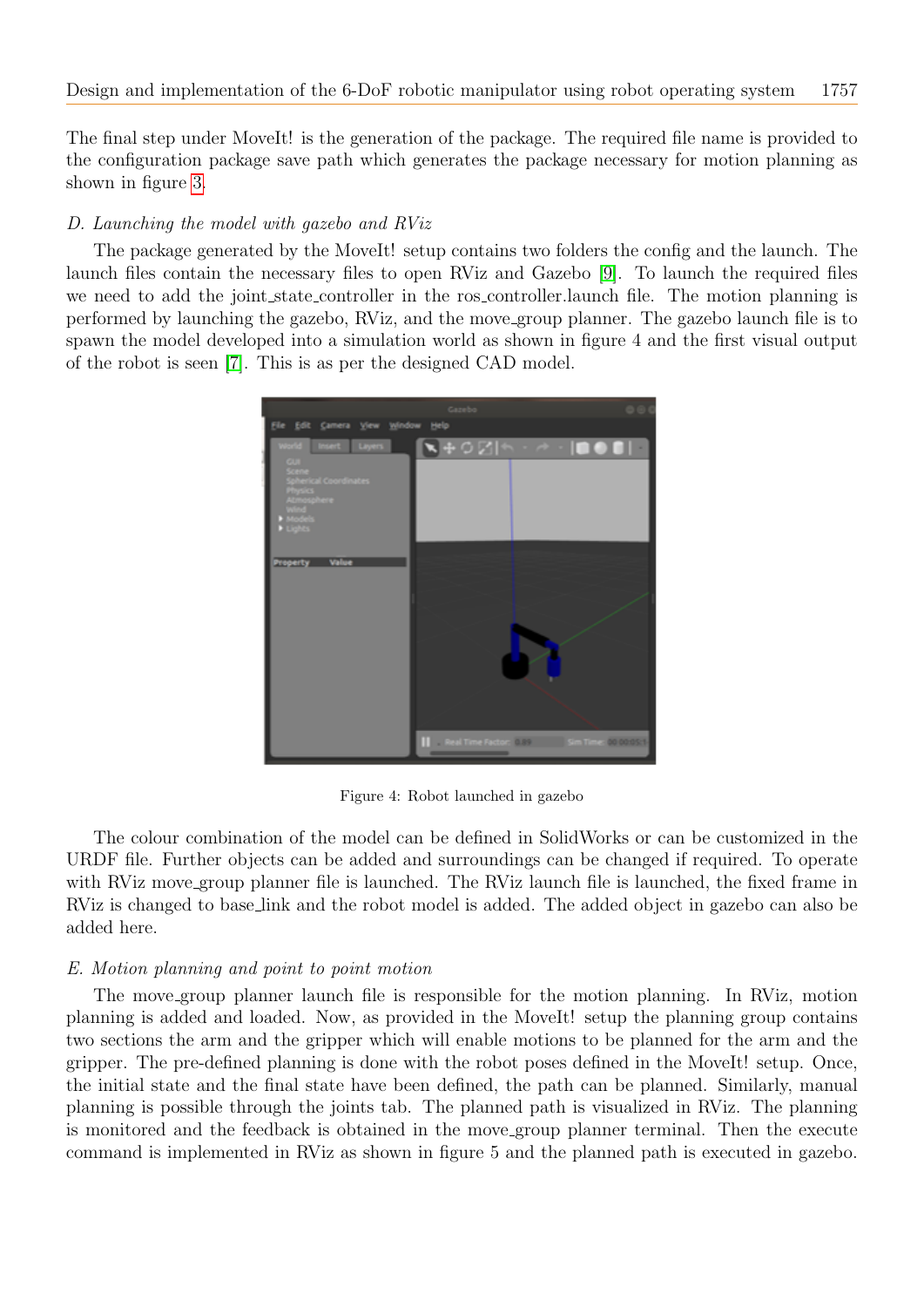

Figure 5: Motion planning

The planning group is then changed to the gripper which contains two states, open and close. These are used to grab and release the object. This commences the motion planning.

To combine one or more planning motions a code is run interfacing all these components. In the MoveIt! config file a new folder is created called scripts which contains the necessary coding to move the end-effector from one point to other. The desired positions and orientations are planned and executed.

| #home pose<br>$xyz = [0.366, -0.000, 0.286]$<br>rpy = armDriver.rad([-180.000, 0.688, 179.995])<br>$xyzry = xyz+ryy$<br>armDriver.moveto xyzrpy(xyzrpy) |
|---------------------------------------------------------------------------------------------------------------------------------------------------------|
|                                                                                                                                                         |
| #target pose<br>$xyz = [-0.568, 0.058, 0.396]$                                                                                                          |
| rpy = armDriver.rad([[.133.151, 35.219, 1.048]])                                                                                                        |
| $xyzry = xyz+ryy$<br>armDriver.moveto xyzrpy(xyzrpy)                                                                                                    |

Figure 6: Code for point-to-point movement

The position and orientation include translation and rotation in RPY angle as shown in figure 6. The code contains several functions to implement point-to-point movement and the main function is the inverse kinematic function which gives the position of each joint. The current position and orientation and the final position and orientation of the end-effector are provided to the code by the corresponding topic. The points in which the end-effector needs to move are also given to the code which is planned. The inverse kinematic function generates the joint angles for all the joints and is then executed [\[11\]](#page-7-8). The same process is carried out for different poses and the poses are updated in the main code. The code is then executed to move from one point to another.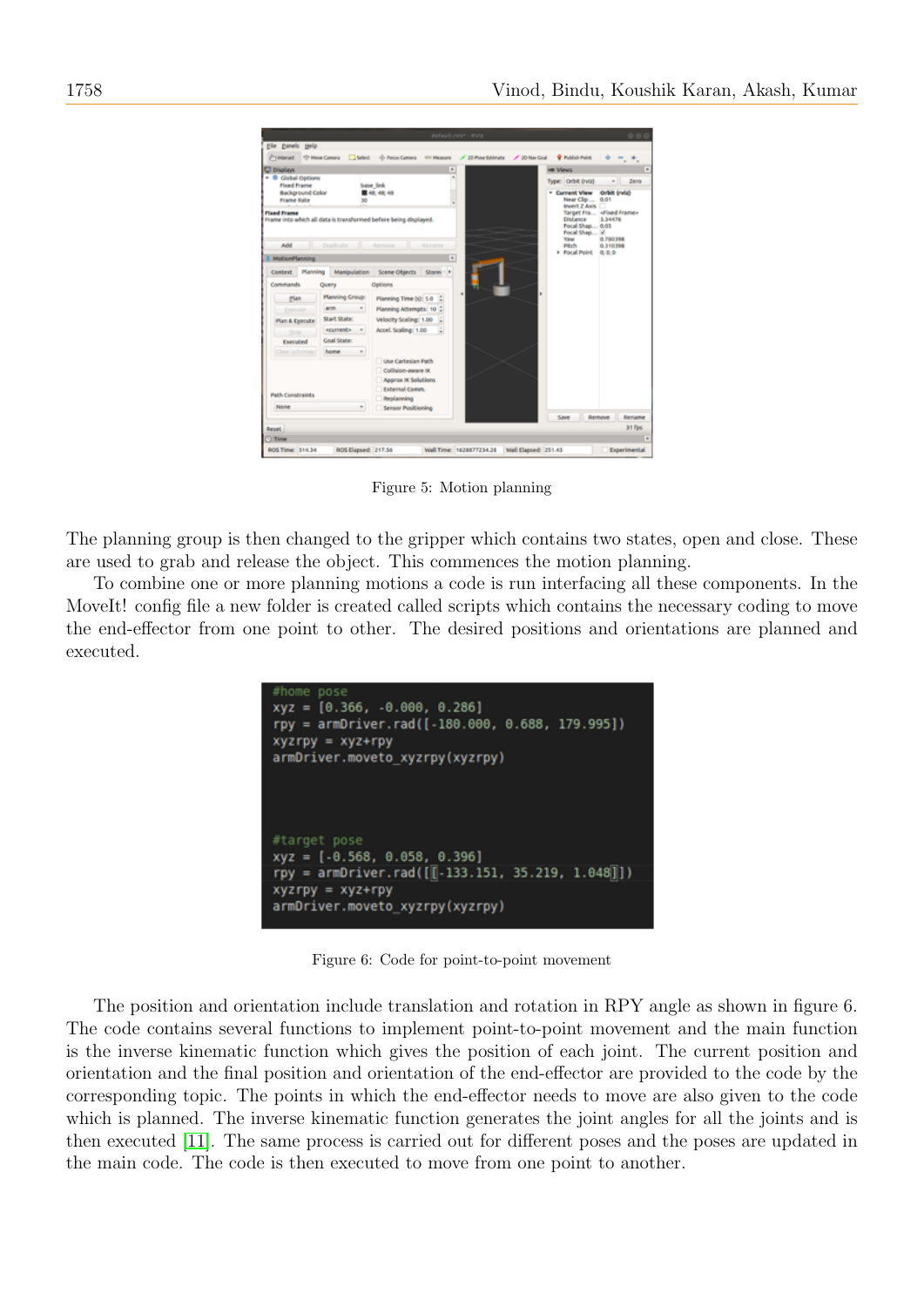### F. Object grasping and object relocation

The gazebo is first launched and the desired object is created, then this world is saved. The RViz file is launched, the robot model and the motion planning are added, then saved. A launch file is created which includes the newly made files of gazebo, RViz, and move group planner. Similarly, various objects can be designed based on the requirement. The MoveIt! configuration can be edited to add various robot poses for the motion planner. The predefined poses include 'pick pose', 'after pick pose', 'place pose', 'after place pose', and 'home pose'. The arm reaches the object and the gripper grasps it. When attempted to lift the object, it slips from the gripper.

| <gazebo></gazebo> |                                                                                                                        |
|-------------------|------------------------------------------------------------------------------------------------------------------------|
|                   | <plugin filename="libgazebo_ros_control.so" name="gazebo_ros_control"><br/><robotnamespace>/</robotnamespace></plugin> |
|                   | $<$ /plugin>                                                                                                           |
|                   |                                                                                                                        |
|                   | <gazebo></gazebo>                                                                                                      |
|                   | <plugin filename="libgazebo grasp fix.so" name="gazebo grasp fix"><br/><arm></arm></plugin>                            |
|                   | <arm name="">arm</arm>                                                                                                 |
|                   | <palm link="">link6</palm>                                                                                             |
|                   | <gripper link="">finger1</gripper>                                                                                     |
|                   | <gripper link="">finger2</gripper>                                                                                     |
|                   | $\le$ /arm>                                                                                                            |
|                   | <forces angle="" tolerance="">100</forces>                                                                             |
|                   | <update rate="">4</update>                                                                                             |
|                   | <grip count="" threshold="">4</grip>                                                                                   |
|                   | <max count="" grip="">8</max>                                                                                          |
|                   | <release tolerance="">0.005</release>                                                                                  |
|                   | <disable attach="" collisions="" on="">false</disable><br><contact topic=""> default topic </contact>                  |
|                   |                                                                                                                        |
|                   |                                                                                                                        |

Figure 7: Gazebo grasp plugin

This is because the URDF file does not contain the gazebo grasp plugin and other parameters as shown in figure 7. These are added to the URDF file and the pick and place operation is resumed [\[8\]](#page-7-9). The predefined poses are then planned and executed. The addition of gazebo grasp plugin ensures that the robotic arm grasps and relocates the object as shown in figure [8.](#page-6-0)

|                                                                                              |                       | mbel, relamb <sup>e</sup> - Wille                             |       |                   |  |
|----------------------------------------------------------------------------------------------|-----------------------|---------------------------------------------------------------|-------|-------------------|--|
| ile ganels pelp                                                                              |                       |                                                               |       |                   |  |
|                                                                                              |                       | Cantest Crew Cones Calent Chicacianes mineave / 20-hostalines |       | <b>Final Base</b> |  |
| <b>Displays</b>                                                                              |                       |                                                               | o     |                   |  |
| <b>Global Options</b><br><b>Fixed France</b><br><b>Beckground Color</b><br><b>Brama Bota</b> | 66.                   | base link<br>840, 40, 46                                      |       |                   |  |
| Add<br><b>MotionFlaming</b>                                                                  |                       | <b>Barnetta</b><br><b>Barbaroo</b>                            | $[1]$ |                   |  |
|                                                                                              |                       | Contast Planning Manipulation Scene Objects Store: >          |       |                   |  |
| Commands                                                                                     | Query                 | Jekleta                                                       |       |                   |  |
| Fian.                                                                                        | <b>Manning Group:</b> | Planning Time (d) 5.0   2                                     |       |                   |  |
| Executive                                                                                    | arm.<br>ŵ             | Flamning Attempts: 10                                         |       |                   |  |
| <b>Plan &amp; Eamoute</b>                                                                    | Start State:          | Welocity Scaling 1.00                                         |       |                   |  |
| Skop:                                                                                        | sparranks in          | Accel, Scaling 1.00                                           |       | ٠                 |  |
| <b><i>Time: 0.044</i></b>                                                                    | <b>Coul Mate:</b>     |                                                               |       |                   |  |
|                                                                                              | after pick = 1        | Use Carteslan Path.<br>Califoliate aware IK                   |       |                   |  |
|                                                                                              |                       | Approx IN Solutions                                           |       |                   |  |
|                                                                                              |                       | <b>External Comm.</b>                                         |       |                   |  |
| <b>Path Constraints</b><br><b>Replanning</b>                                                 |                       |                                                               |       |                   |  |
| <b>Notes</b>                                                                                 | ٠                     | <b>Samula Positioning</b>                                     |       |                   |  |

<span id="page-6-0"></span>Figure 8: Gazebo grasp plugin

### 3. Conclusion

The CAD model of a 6-DoF robotic manipulator was successfully designed and implemented on Robot Operating System using MoveIt!. Also, the pick and place operation using motion planning was implemented.